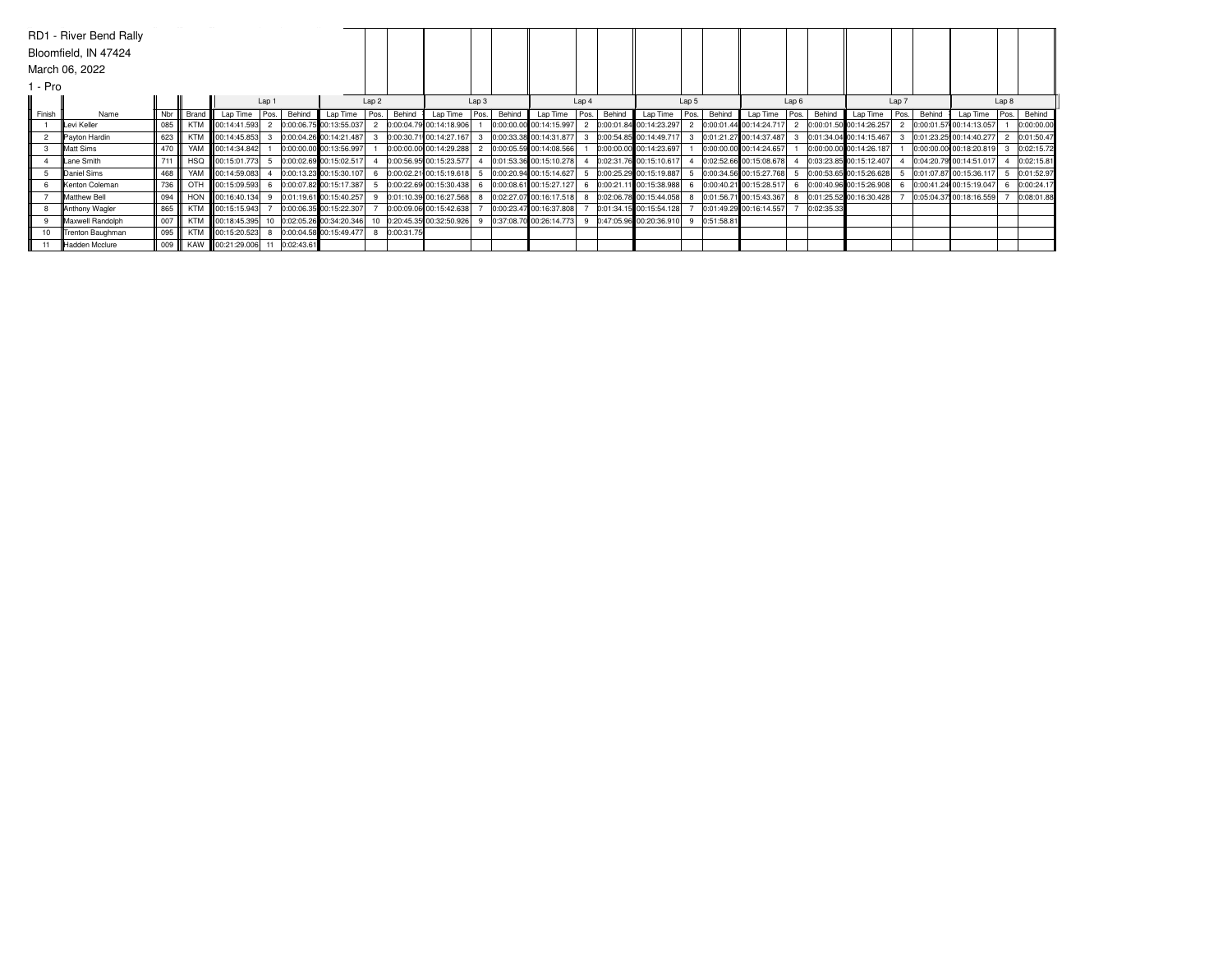|            | RD1 - River Bend Rally |     |            |                                |              |        |                            |                  |               |                                                                                           |       |        |                         |       |        |                                                       |       |        |                         |                  |        |                           |       |            |                         |       |            |
|------------|------------------------|-----|------------|--------------------------------|--------------|--------|----------------------------|------------------|---------------|-------------------------------------------------------------------------------------------|-------|--------|-------------------------|-------|--------|-------------------------------------------------------|-------|--------|-------------------------|------------------|--------|---------------------------|-------|------------|-------------------------|-------|------------|
|            | Bloomfield, IN 47424   |     |            |                                |              |        |                            |                  |               |                                                                                           |       |        |                         |       |        |                                                       |       |        |                         |                  |        |                           |       |            |                         |       |            |
|            | March 06, 2022         |     |            |                                |              |        |                            |                  |               |                                                                                           |       |        |                         |       |        |                                                       |       |        |                         |                  |        |                           |       |            |                         |       |            |
| 3 - A Open |                        |     |            |                                |              |        |                            |                  |               |                                                                                           |       |        |                         |       |        |                                                       |       |        |                         |                  |        |                           |       |            |                         |       |            |
|            |                        |     |            |                                | Lap 1        |        |                            | Lap <sub>2</sub> |               |                                                                                           | Lap 3 |        |                         | Lap 4 |        |                                                       | Lap 5 |        |                         | Lap <sub>6</sub> |        |                           | Lap 7 |            |                         | Lap 8 |            |
| Finish     | Name                   | Nbr | Brand      | Lap Time Pos.                  |              | Behind | Lap Time                   | Pos.             | Behind        | Lap Time Pos.                                                                             |       | Behind | Lap Time                | Pos.  | Behind | Lap Time   Pos.                                       |       | Behind | Lap Time                | Pos.             | Behind | Lap Time                  | Pos.  | Behind     | Lap Time                | Pos.  | Behind     |
|            | Mario Tonchev          | 178 |            | OTH 00:16:35.644               |              |        | 0:00:08.33 00:15:55.457    |                  |               | 2 0:00:12.48 00:15:59.249                                                                 |       |        | 0:00:00.00 00:15:49.637 |       |        | 0:00:00.00 00:16:07.338                               |       |        | 0:00:00.00 00:16:15.907 |                  |        | 0:00:00.00 00:16:14.249   |       |            | 0:00:00.00 00:16:22.067 |       | 0:00:00.00 |
|            | Austin Williams        | 361 |            | KTM 00:16:38.224               |              |        | 0:00:02.58 00:15:57.568    |                  |               | 0:00:04.69 00:16:02.338                                                                   |       |        | 0:00:07.78 00:15:53.177 |       |        | 2 0:00:11.32 00:16:05.938 2                           |       |        | 0:00:09.92 00:16:29.308 |                  |        | 2 0:00:23.32 00:17:05.048 |       | 0:01:14.12 |                         |       |            |
|            | Sam Shaver             | 172 |            | KTM 00:17:09.574               |              |        | 0:00:19.45 00:16:55.968    |                  |               | 0:00:13.94 00:16:34.808                                                                   |       |        | 0:00:40.91 00:16:34.539 | -6    |        | 0:00:01.26 00:15:53.607 3                             |       |        | 0:02:31.25 00:16:26.968 |                  |        | 0:02:28.91 00:16:34.748   |       | 0:01:58.61 |                         |       |            |
|            | Aaron Sorgius          | 221 | <b>HON</b> | 00:16:10.974                   |              |        | 0:00:00.00 00:16:07.638    |                  |               | 0:00:00.00 00:16:41.858                                                                   |       |        | 0:00:22.34 00:18:13.159 |       |        | 0:00:23.20 00:16:20.707 5                             |       |        | 0:00:01.44 00:16:45.058 |                  |        | 0:00:43.93 00:17:02.689   |       | 0:01:11.87 |                         |       |            |
|            | <b>Blake Rinsch</b>    | 324 |            | KTM 00:16:24.394               |              |        | 0:00:13.42 00:16:34.788    |                  |               | 0:00:23.39 00:16:51.468                                                                   |       |        | 0:00:50.18 00:16:52.228 |       |        | 0:02:11.57 00:16:50.018 4                             |       |        | 0:00:24.40 00:18:12.069 |                  |        | 0:01:25.57 00:17:16.408   |       | 0:01:39.29 |                         |       |            |
|            | Austin Spinks          | 174 |            | HON 00:17:38.294               |              |        | 0:00:28.72 00:17:55.009    |                  |               | $ 0:00:13.13 00:17:31.098 $ 8 $ 0:01:56.69 00:17:08.319 $ 8 $ 0:01:37.42 00:17:02.208 $ 7 |       |        |                         |       |        |                                                       |       |        | 0:03:10.88 00:17:47.059 | 6.               |        | 0:03:17.02 00:17:20.398   |       | 0:03:21.01 |                         |       |            |
|            | Luke Brinkerhoff       | 898 | Bet        | 00:18:04.384                   | 11           |        | 0:00:17.24 00:18:33.770    |                  |               | 10 0:01:04.85 00:18:30.718 10 0:01:32.24 00:18:50.379                                     |       |        |                         |       |        | 10 0:01:48.74 00:18:12.110 10 0:01:52.94 00:18:33.168 |       |        |                         |                  |        | 0:00:56.90 00:18:28.919   |       | 0:06:51.06 |                         |       |            |
|            | Jack Constable         | 611 |            | KAW 00:17:39.304               | -9           |        | 0:00:01.01 00:17:40.869    |                  |               | 0:01:14.63 00:18:16.459                                                                   | -9    |        | 0:00:32.23 00:18:33.879 | -9    |        | 0:01:57.79 00:18:07.909 9                             |       |        | 0:02:50.29 00:19:29.209 |                  |        | 0:02:51.14 00:19:30.900   |       | 0:00:05.08 |                         |       |            |
|            | Daniel Starnes         | 048 |            | KTM 00:16:50.124               | - 6          |        | 0:00:11.90 00:17:01.478    |                  |               | 6 0:00:41.29 00:17:16.109                                                                 |       |        | 0:00:27.36 00:17:27.588 |       |        | 0:01:20.41 00:18:52.829 8 0:00:13.20 00:19:28.359     |       |        |                         |                  |        | 0:01:54.50 00:22:24.051   |       | 0:00:02.00 |                         |       |            |
|            | <b>James Melton</b>    | 586 |            | KTM 00:16:27.314               | $\mathbf{3}$ |        | 0:00:02.92 00:16:42.998    | -5               |               | 0:00:11.13 00:16:49.128                                                                   | -5    |        | 0:00:08.79 00:16:50.988 |       |        | 0:00:07.55 00:17:13.618 6 0:00:29.71                  |       |        |                         |                  |        |                           |       |            |                         |       |            |
|            | Nick Caudill           | 911 |            | OTH 00:17:47.144               |              |        | 10 0:00:07.84 00:20:09.610 |                  | 11 0:01:18.60 |                                                                                           |       |        |                         |       |        |                                                       |       |        |                         |                  |        |                           |       |            |                         |       |            |
|            | Trent Jones            | 341 |            | OTH 00:18:41.775 12 0:00:37.39 |              |        |                            |                  |               |                                                                                           |       |        |                         |       |        |                                                       |       |        |                         |                  |        |                           |       |            |                         |       |            |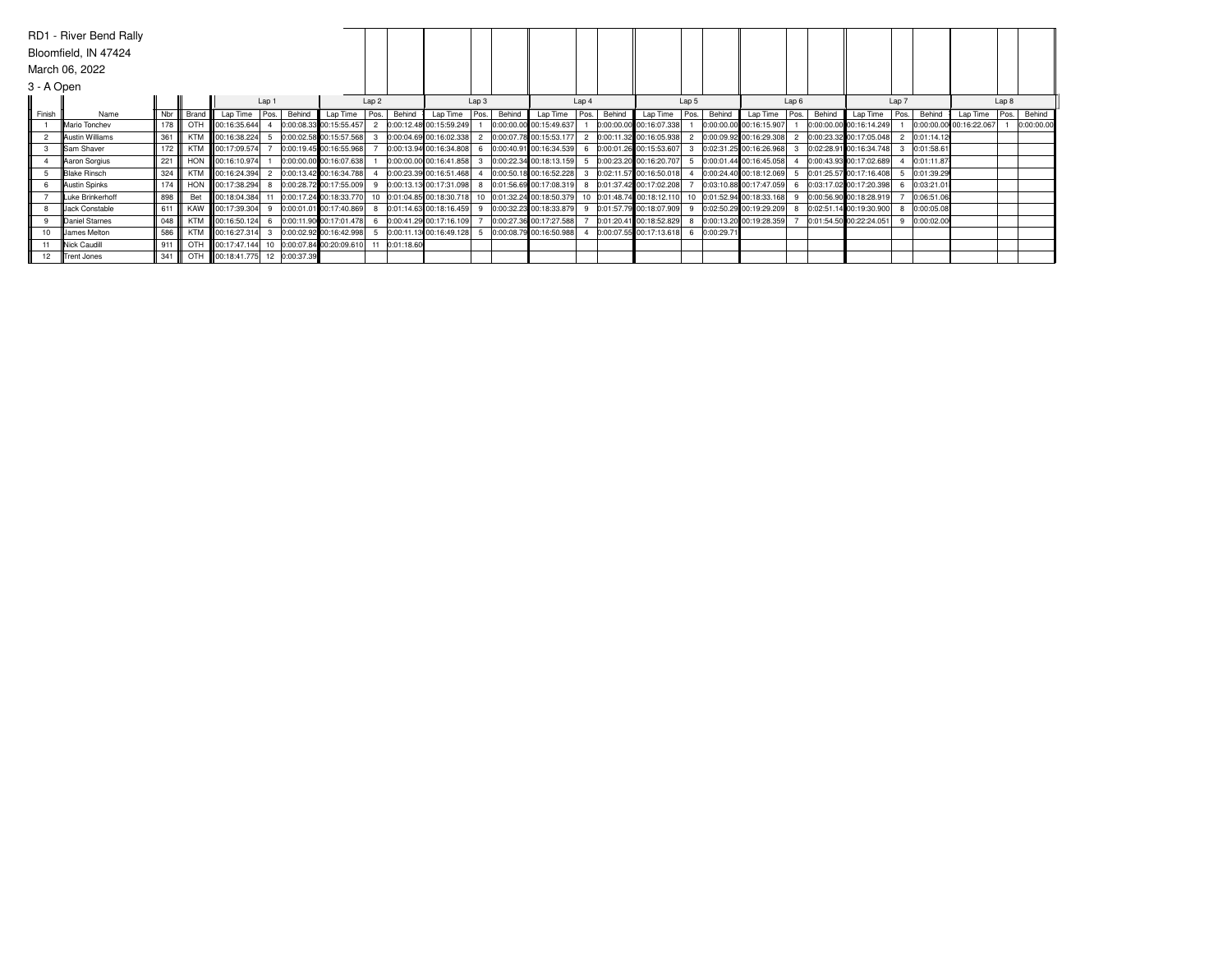|             | RD1 - River Bend Rally |     |            |                            |                  |        |                         |                  |        |                         |                  |            |                         |       |        |                         |       |        |                           |                  |            |                         |       |            |               |       |        |
|-------------|------------------------|-----|------------|----------------------------|------------------|--------|-------------------------|------------------|--------|-------------------------|------------------|------------|-------------------------|-------|--------|-------------------------|-------|--------|---------------------------|------------------|------------|-------------------------|-------|------------|---------------|-------|--------|
|             | Bloomfield, IN 47424   |     |            |                            |                  |        |                         |                  |        |                         |                  |            |                         |       |        |                         |       |        |                           |                  |            |                         |       |            |               |       |        |
|             | March 06, 2022         |     |            |                            |                  |        |                         |                  |        |                         |                  |            |                         |       |        |                         |       |        |                           |                  |            |                         |       |            |               |       |        |
| 4 - A Lites |                        |     |            |                            |                  |        |                         |                  |        |                         |                  |            |                         |       |        |                         |       |        |                           |                  |            |                         |       |            |               |       |        |
|             |                        |     |            |                            | Lap <sub>1</sub> |        |                         | Lap <sub>2</sub> |        |                         | Lap <sub>3</sub> |            |                         | Lap 4 |        |                         | Lap 5 |        |                           | Lap <sub>6</sub> |            |                         | Lap 7 |            |               | Lap 8 |        |
| Finish      | Name                   | Nbr | Brand      | Lap Time Pos.              |                  | Behind | Lap Time   Pos.         |                  | Behind | Lap Time   Pos.         |                  | Behind     | Lap Time Pos.           |       | Behind | Lap Time                | Pos.  | Behind | Lap Time Pos.             |                  | Behind     | Lap Time                | Pos.  | Behind     | Lap Time Pos. |       | Behind |
|             | Ben Jones              | 312 |            | HON 100:16:44.164          |                  |        | 0:00:03.14 00:17:12.368 |                  |        | 0:00:18.39 00:17:19.259 |                  |            | 0:00:10.69 00:17:18.538 |       |        | 0:00:01.78 00:16:42.358 |       |        | 0:00:00.00 00:17:30.369   |                  |            | 0:00:00.00 00:17:33.998 |       | 0:00:00.00 |               |       |        |
|             | Brady Stefancik        | 510 |            | OTH 100:16:41.024          |                  |        | 0:00:00.00 00:16:57.109 |                  |        | 0:00:00.00 00:17:26.968 |                  |            | 0:00:00.00 00:17:27.448 |       |        | 0:00:00.00 00:17:09.338 |       |        | 0:00:25.20 00:18:03.009   |                  |            | 0:00:57.84 00:17:59.929 |       | 0:01:23.77 |               |       |        |
|             | Steele Reeves          | 075 |            | YAM 00:17:56.365           |                  |        | 0:00:01.24 00:17:16.278 |                  |        | 0:01:16.11 00:17:01.069 |                  |            | 0:00:57.92 00:18:25.918 |       |        | 0:02:05.30 00:17:37.169 |       |        | 0:02:34.91 00:17:29.848 3 |                  |            | 0:02:01.75 00:17:48.589 |       | 0:01:50.41 |               |       |        |
|             | Donnie Helterbrand     | 397 |            | YAM 100:17:03.104          |                  |        | 0:00:18.94 00:18:32.099 |                  |        | 0:00:22.56 00:18:29.799 |                  |            | 0:00:12.78 00:19:37.990 |       |        | 0:00:40.58 00:17:12.388 |       |        | 0:00:08.81 00:16:58.308   |                  |            | 0:02:07.04 00:16:37.938 |       | 0:00:56.39 |               |       |        |
|             | Cody Brinson           | 083 |            | YAM 00:17:55.125           |                  |        | 0:00:36.02 00:18:24.399 |                  |        | 0:00:44.32 00:17:32.698 |                  |            | 0:01:38.51 00:19:10.190 |       |        | 0:02:22.78 00:17:44.158 |       |        | 0:02:29.77 00:17:46.458   |                  |            | 0:00:39.34 00:17:41.329 |       | 0:01:42.73 |               |       |        |
|             | <b>Austin Williams</b> | 640 | <b>SUZ</b> | $\frac{1}{2}$ 00:18:24.015 |                  |        | 0:00:27.65 00:19:12.600 |                  |        | 0:01:17.09 00:18:33.528 |                  |            | 0:02:05.14 00:18:40.370 |       |        | 0:01:07.52 00:19:14.109 |       |        | 0:03:09.24 00:20:31.250   |                  | 0:06:02.84 |                         |       |            |               |       |        |
|             | Dwight Douglas         | 314 | <b>KTM</b> | 00:17:19.104               |                  |        | 0:00:16.00 00:25:35.703 |                  |        | 0:05:18.19 00:18:38.509 |                  | 0:05:23.17 |                         |       |        |                         |       |        |                           |                  |            |                         |       |            |               |       |        |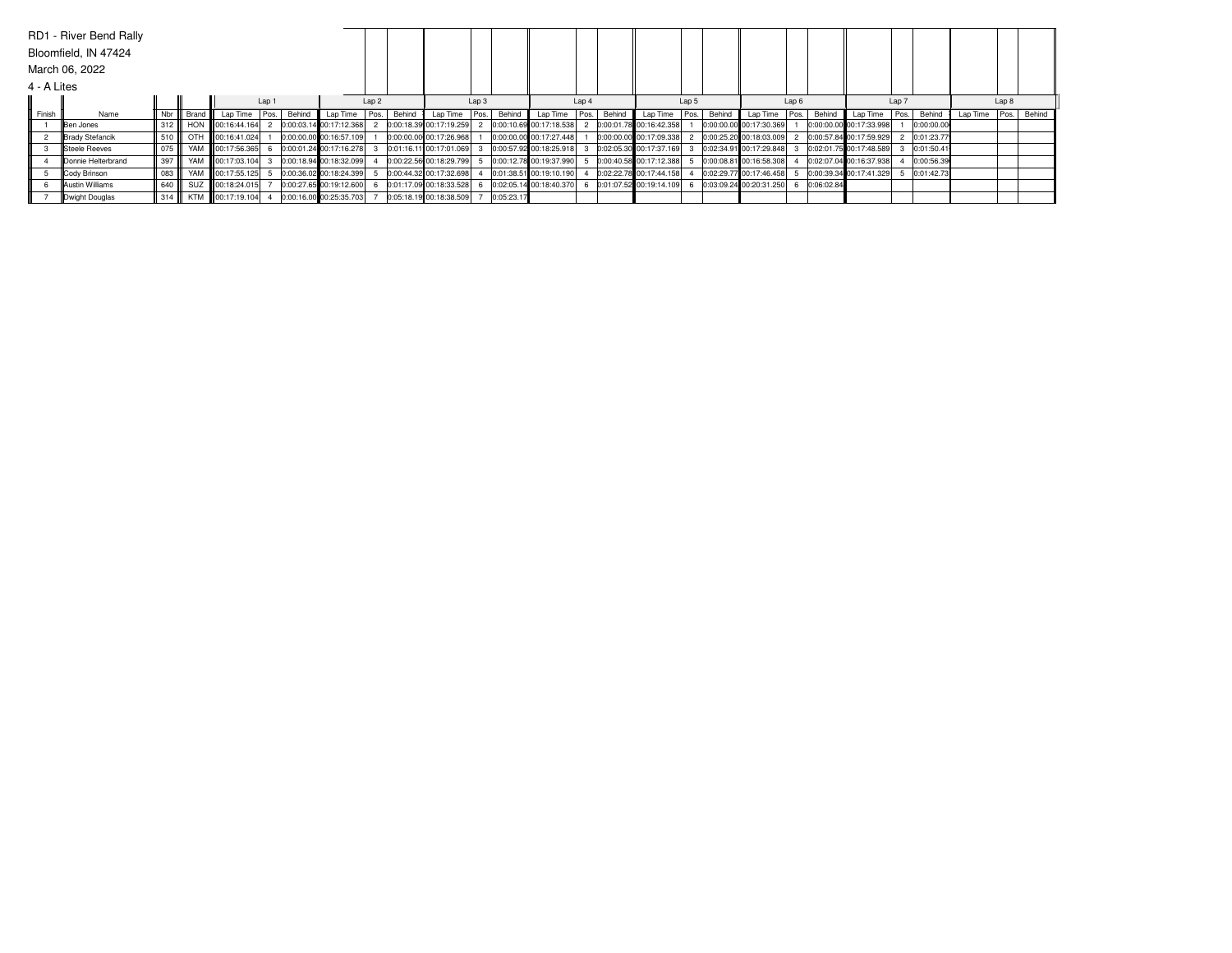|                  | RD1 - River Bend Rally  |     |            |                         |       |        |                         |                  |        |                         |       |        |                         |       |        |                         |          |        |                           |                  |            |                         |       |            |          |       |        |
|------------------|-------------------------|-----|------------|-------------------------|-------|--------|-------------------------|------------------|--------|-------------------------|-------|--------|-------------------------|-------|--------|-------------------------|----------|--------|---------------------------|------------------|------------|-------------------------|-------|------------|----------|-------|--------|
|                  | Bloomfield, IN 47424    |     |            |                         |       |        |                         |                  |        |                         |       |        |                         |       |        |                         |          |        |                           |                  |            |                         |       |            |          |       |        |
|                  | March 06, 2022          |     |            |                         |       |        |                         |                  |        |                         |       |        |                         |       |        |                         |          |        |                           |                  |            |                         |       |            |          |       |        |
| $5 - A$ Vet 30 + |                         |     |            |                         |       |        |                         |                  |        |                         |       |        |                         |       |        |                         |          |        |                           |                  |            |                         |       |            |          |       |        |
|                  |                         |     |            |                         | Lap 1 |        |                         | Lap <sub>2</sub> |        |                         | Lap 3 |        |                         | Lap 4 |        |                         | Lap 5    |        |                           | Lap <sub>6</sub> |            |                         | Lap 7 |            |          | Lap 8 |        |
| Finish           | Name                    | Nbr | Brand      | Lap Time                | Pos.  | Behind | Lap Time                | Pos.             | Behind | Lap Time                | Pos.  | Behind | Lap Time                | Pos.  | Behind | Lap Time                | l Pos. I | Behind | Lap Time                  | Pos.             | Behind     | Lap Time                | Pos.  | Behind     | Lap Time | Pos.  | Behind |
|                  | <b>INicholas Nieman</b> | 875 | <b>KTM</b> | 00:17:16.265            |       |        | 0:00:01.35 00:16:56.638 |                  |        | 0:00:00.00 00:16:59.018 |       |        | 0:00:00.00 00:17:43.009 |       |        | 0:00:00.00 00:17:34.248 |          |        | 0:00:00.00 00:17:47.629   |                  |            | 0:00:00.00 00:18:14.108 |       | 0:00:00.00 |          |       |        |
|                  | Doug Martin             | 197 |            | KAW 100:18:07.945       |       |        | 0:00:01.52 00:17:45.059 |                  |        | 0:00:37.77 00:17:46.539 |       |        | 0:00:22.85 00:17:47.298 |       |        | 0:00:06.49 00:17:38.959 |          |        | 0:02:36.62 00:17:47.298 2 |                  |            | 0:02:36.29 00:17:35.739 |       | 0:01:57.92 |          |       |        |
|                  | <b>IChance Mullins</b>  | 117 |            | YAM 100:17:32.155       |       |        | 0:00:15.89 00:17:43.079 |                  |        | 0:00:27.67 00:17:52.958 |       |        | 0:01:56.27 00:18:54.129 |       |        | 0:00:35.48 00:17:44.809 |          |        | 0:00:21.29 00:17:42.469   |                  |            | 0:00:36.50 00:17:53.698 |       | 0:00:54.46 |          |       |        |
|                  | Alex Kyle               | 521 | YAM        | 00:18:06.425            |       |        | 0:00:34.27 00:17:49.739 |                  |        | 0:00:03.16 00:18:08.379 |       |        | 0:00:07.04 00:18:00.519 |       |        | 0:00:02.74 00:18:41.108 |          |        | 0:00:59.04 00:18:19.389   |                  |            | 0:01:35.96 00:17:57.749 |       | 0:01:40.01 |          |       |        |
|                  | <b>Kevin Morin</b>      | 721 |            | OTH 00:18:13.606        |       |        | 0:00:05.66 00:17:51.318 |                  |        | 0:00:08.76 00:17:52.579 |       |        | 0:00:17.96 00:19:27.579 |       |        | 0:01:20.02 00:17:55.299 |          |        | 0:00:34.21 00:18:00.358   |                  |            | 0:00:15.18 00:19:18.350 |       | 0:01:35.78 |          |       |        |
|                  | Uustin Dinius           | 175 |            | KTM 00:17:14.915        |       |        | 0:00:00.00 00:17:32.648 |                  |        | 0:00:34.66 00:18:29.129 |       |        | 0:00:08.50 00:18:03.659 |       |        | 0:02:25.42 00:18:05.489 |          |        | 0:00:20.04 00:19:55.949 6 |                  | 0:00:01.05 |                         |       |            |          |       |        |
|                  | <b>Andrew Power</b>     | 230 | OTH        | 00:19:19.536            |       |        | 0:00:20.03 00:19:28.489 |                  |        | 0:02:43.10 00:18:49.449 |       |        | 0:03:32.93 00:18:16.989 |       |        | 0:02:29.38 00:18:29.889 |          |        | 0:03:03.97 00:18:22.129   |                  | 0:03:24.69 |                         |       |            |          |       |        |
|                  | Adam Ream               | 203 | <b>KTM</b> | 00:18:59.506            |       |        | 0:00:45.90 00:20:34.269 |                  |        | 0:00:45.75 00:18:46.859 |       |        | 0:00:43.16 00:19:47.170 |       |        | 0:02:13.34 00:21:08.601 |          |        | 0:04:52.05 00:20:45.590 8 |                  | 0:07:15.51 |                         |       |            |          |       |        |
|                  | <b>IBrandon Cook</b>    | 118 | YAM        | <b>III</b> 00:20:09.606 |       |        | 0:00:50.07 00:22:40.481 |                  |        | 0:03:16.31 00:23:11.251 |       |        | 0:07:40.70 00:20:55.341 |       |        | 0:08:48.87 00:20:53.029 |          |        | 0:08:33.30 00:21:31.011 9 |                  | 0:09:18.72 |                         |       |            |          |       |        |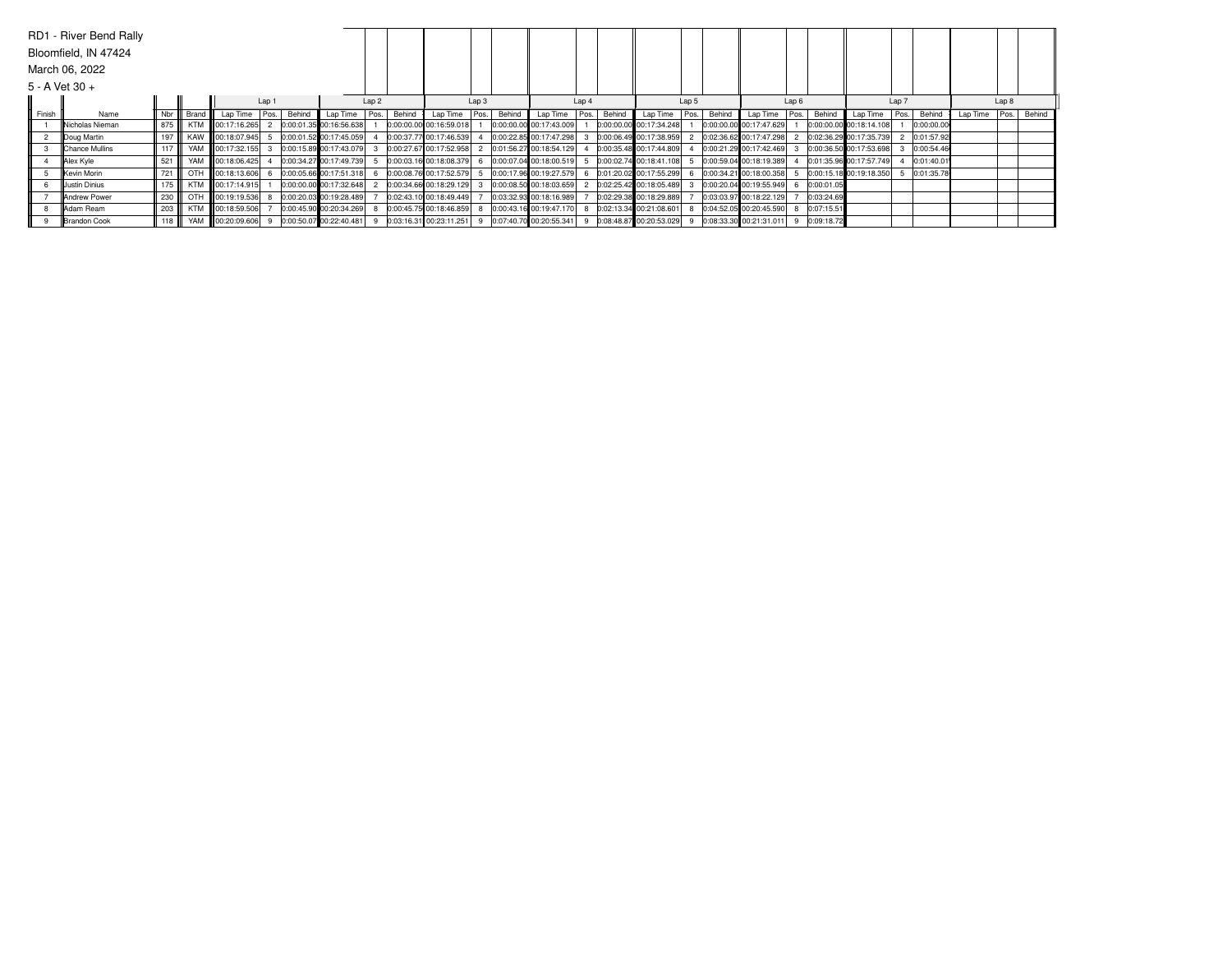|        | RD1 - River Bend Rally |        |           |                   |       |        |                         |                  |        |                         |       |             |                         |       |        |                         |       |        |                           |                  |            |                         |       |            |                 |       |        |
|--------|------------------------|--------|-----------|-------------------|-------|--------|-------------------------|------------------|--------|-------------------------|-------|-------------|-------------------------|-------|--------|-------------------------|-------|--------|---------------------------|------------------|------------|-------------------------|-------|------------|-----------------|-------|--------|
|        | Bloomfield, IN 47424   |        |           |                   |       |        |                         |                  |        |                         |       |             |                         |       |        |                         |       |        |                           |                  |            |                         |       |            |                 |       |        |
|        | March 06, 2022         |        |           |                   |       |        |                         |                  |        |                         |       |             |                         |       |        |                         |       |        |                           |                  |            |                         |       |            |                 |       |        |
|        | $5 - A$ Senior 40 +    |        |           |                   |       |        |                         |                  |        |                         |       |             |                         |       |        |                         |       |        |                           |                  |            |                         |       |            |                 |       |        |
|        |                        |        |           |                   | Lap 1 |        |                         | Lap <sub>2</sub> |        |                         | Lap 3 |             |                         | Lap 4 |        |                         | Lap 5 |        |                           | Lap <sub>6</sub> |            |                         | Lap 7 |            |                 | Lap 8 |        |
| Finish | Name                   | Nbr    | Brand III | Lap Time   Pos.   |       | Behind | Lap Time   Pos.         |                  | Behind | Lap Time                |       | Pos. Behind | Lap Time Pos.           |       | Behind | Lap Time   Pos.         |       | Behind | Lap Time   Pos.           |                  | Behind     | Lap Time                | Pos.  | Behind     | Lap Time   Pos. |       | Behind |
|        | Rob Lynch              | 506    |           | YAM 100:18:26.516 |       |        | 0:00:00.00 00:18:04.158 |                  |        | 0:00:00.00 00:17:56.809 |       |             | 0:00:00.00 00:18:13.459 |       |        | 0:00:00.00 00:18:06.588 |       |        | 0:00:00.00 00:18:08.829   |                  |            | 0:00:00.00 00:17:48.269 |       | 0:00:00.00 |                 |       |        |
|        | Doug Gresham           | 944    |           | OTH 00:18:55.685  |       |        | 0:00:29.16 00:19:50.810 |                  |        | 0:02:15.82 00:18:49.119 |       |             | 0:03:08.13 00:18:54.129 |       |        | 0:03:48.80 00:18:25.100 |       |        | 0:04:07.31 00:18:31.328 2 |                  | 0:04:29.81 |                         |       |            |                 |       |        |
|        | <b>IKevin Munro</b>    | 938    |           | KTM 00:19:25.606  |       |        | 0:00:29.92 00:20:02.620 |                  |        | 0:00:41.73 00:19:06.379 |       |             | 0:00:58.99 00:18:46.419 |       |        | 0:00:51.28 00:18:32.679 |       |        | 0:00:58.86 00:21:08.510 3 |                  | 0:03:36.04 |                         |       |            |                 |       |        |
|        | Bryan Ridge            | 704 II |           | KAW 100:20:40.937 |       |        | 0:01:15.33 00:20:49.910 |                  |        | 0:02:02.62 00:20:59.450 |       |             | 0:03:55.69 00:20:21.440 |       |        | 0:05:30.71 00:19:07.459 |       |        | 0:06:05.49 00:19:18.199   |                  | 0:04:15.18 |                         |       |            |                 |       |        |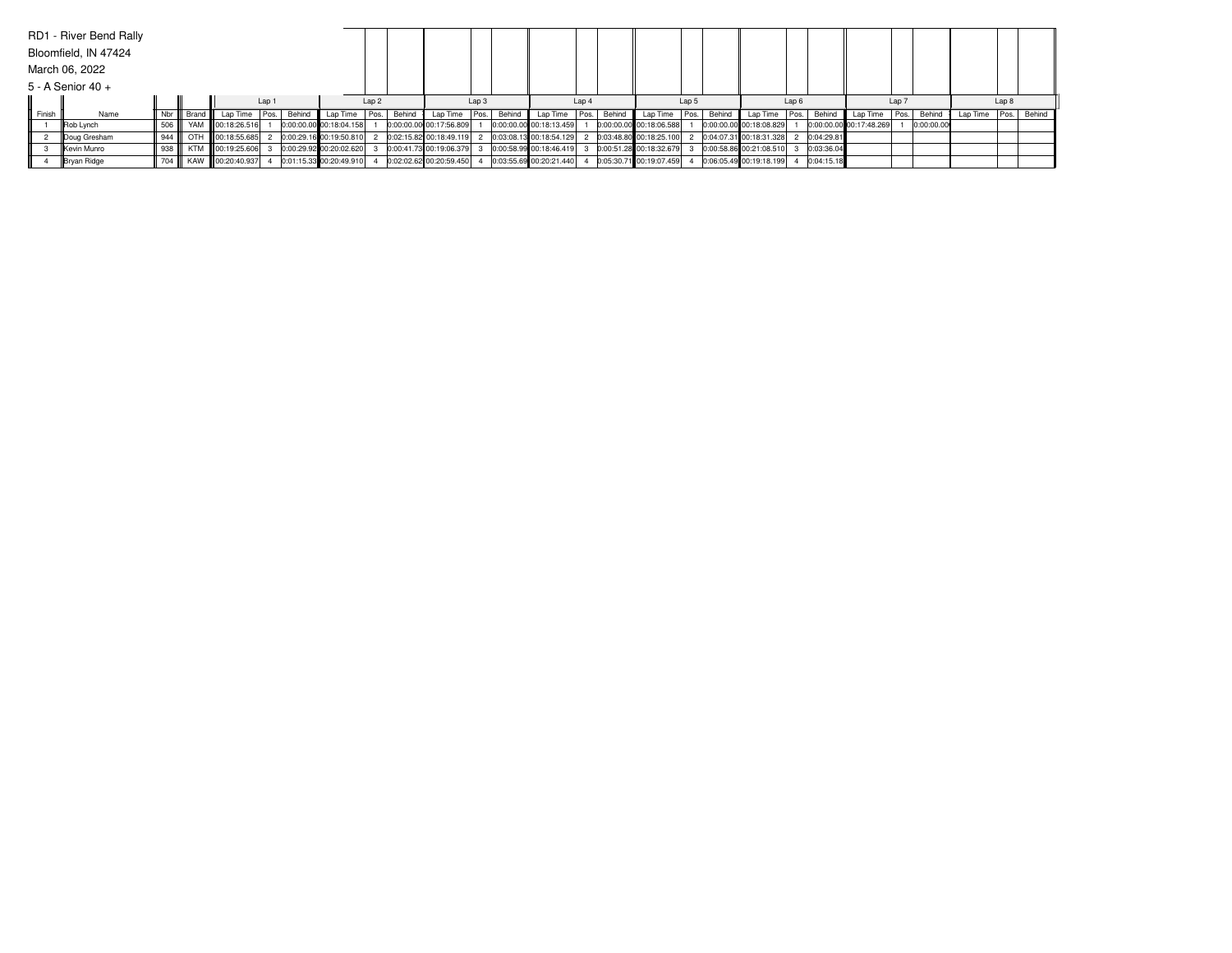|            | RD1 - River Bend Rally |     |            |                   |       |        |                         |                  |        |                         |       |            |                         |       |        |                         |       |            |                             |                  |            |                         |       |            |          |       |        |
|------------|------------------------|-----|------------|-------------------|-------|--------|-------------------------|------------------|--------|-------------------------|-------|------------|-------------------------|-------|--------|-------------------------|-------|------------|-----------------------------|------------------|------------|-------------------------|-------|------------|----------|-------|--------|
|            | Bloomfield, IN 47424   |     |            |                   |       |        |                         |                  |        |                         |       |            |                         |       |        |                         |       |            |                             |                  |            |                         |       |            |          |       |        |
|            | March 06, 2022         |     |            |                   |       |        |                         |                  |        |                         |       |            |                         |       |        |                         |       |            |                             |                  |            |                         |       |            |          |       |        |
| 7 - B Open |                        |     |            |                   |       |        |                         |                  |        |                         |       |            |                         |       |        |                         |       |            |                             |                  |            |                         |       |            |          |       |        |
|            |                        |     |            |                   | Lap 1 |        |                         | Lap <sub>2</sub> |        |                         | Lap 3 |            |                         | Lap 4 |        |                         | Lap 5 |            |                             | Lap <sub>6</sub> |            |                         | Lap 7 |            |          | Lap 8 |        |
| Finish     | Name                   | Nbr | Brand      | Lap Time          | Pos.  | Behind | Lap Time                | Pos.             | Behind | Lap Time                | Pos.  | Behind     | Lap Time                | Pos.  | Behind | Lap Time                | Pos.  | Behind     | Lap Time                    | Pos.             | Behind     | Lap Time                | Pos.  | Behind     | Lap Time | Pos.  | Behind |
|            | $\parallel$ A.j. Hall  | 518 | OTH        | 00:17:33.975      |       |        | 0:00:00.00 00:17:05.968 |                  |        | 0:00:00.00 00:17:42.329 |       |            | 0:00:00.00 00:18:14.099 |       |        | 0:00:00.00 00:17:12.058 |       |            | 0:00:00.00 00:17:49.929     |                  |            | 0:00:00.00 00:18:41.849 |       | 0:00:00.00 |          |       |        |
|            | Mark Semprino          | 109 | <b>KTM</b> | 00:18:15.905      |       |        | 0:00:02.06 00:18:05.559 |                  |        | 0:00:11.93 00:18:45.849 |       |            | 0:01:49.35 00:18:59.500 |       |        | 0:01:24.42 00:18:24.159 |       |            | $0:01:38.79$ 00:18:43.818 3 |                  |            | 0:01:29.32 00:18:54.800 |       | 0:05:49.38 |          |       |        |
|            | Tv T. Turner           | 722 |            | YAM 100:17:50.996 |       |        | 0:00:17.02 00:18:01.128 |                  |        | 0:01:12.18 00:17:25.839 |       |            | 0:00:55.69 00:19:24.429 |       |        | 0:02:06.02 00:18:09.789 |       |            | 0:03:03.75 00:18:53.289     |                  |            | 0:04:07.11100:20:37.730 |       | 0:00:13.61 |          |       |        |
|            | <b>Sam Peek</b>        | 988 | KAW        | 00:18:13.845      |       |        | 0:00:18.04 00:18:12.519 |                  |        | 0:00:04.90 00:19:27.410 |       |            | 0:00:11.51 00:19:25.859 |       |        | 0:00:37.21 00:19:29.770 |       |            | 0:00:25.29 00:20:09.119     |                  | 0:03:43.73 |                         |       |            |          |       |        |
|            | <b>Tyeson Bushong</b>  | 056 |            | OTH 00:17:55.796  |       |        | 0:00:03.25 00:18:13.738 |                  |        | 0:00:17.41 00:19:32.730 |       |            | 0:00:34.95 00:19:00.159 |       |        | 0:00:35.61 00:19:41.689 |       |            | 0:01:53.14 00:23:43.742     |                  | 0:03:09.33 |                         |       |            |          |       |        |
|            | <b>INolan Worley</b>   | 156 |            | HON 00:18:20.406  |       |        | 0:00:04.50 00:19:43.109 |                  |        | 0:01:05.19 00:20:03.480 |       |            | 0:01:53.35 00:19:38.620 |       |        | 0:02:25.98 00:20:40.939 |       |            | 0:03:37.15 00:20:03.040 6   |                  | 0:00:21.74 |                         |       |            |          |       |        |
|            | Dylan Boyd             | 811 |            | HON 100:18:36.516 |       |        | 0:00:16.11 00:21:33.320 |                  |        | 0:02:06.32 00:29:03.414 |       |            | 0:11:06.25 00:20:05.060 |       |        | 0:11:32.69 00:19:35.010 |       | 0:10:26.76 |                             |                  |            |                         |       |            |          |       |        |
|            | Alex Jones             | 216 | <b>TM</b>  | 00:23:41.728      |       |        | 0:05:05.21 00:24:47.342 |                  |        | 0:08:19.23 00:23:28.952 |       |            | 0:02:44.77 00:22:40.841 |       |        | 0:05:20.55 00:22:45.421 |       | 0:08:30.96 |                             |                  |            |                         |       |            |          |       |        |
|            | Jeremy Frailey         | 636 | YAM        | 00:17:52.545      |       |        | 0:00:01.54 00:19:05.779 |                  |        | 0:00:31.96 00:19:15.320 |       | 0:00:19.87 |                         |       |        |                         |       |            |                             |                  |            |                         |       |            |          |       |        |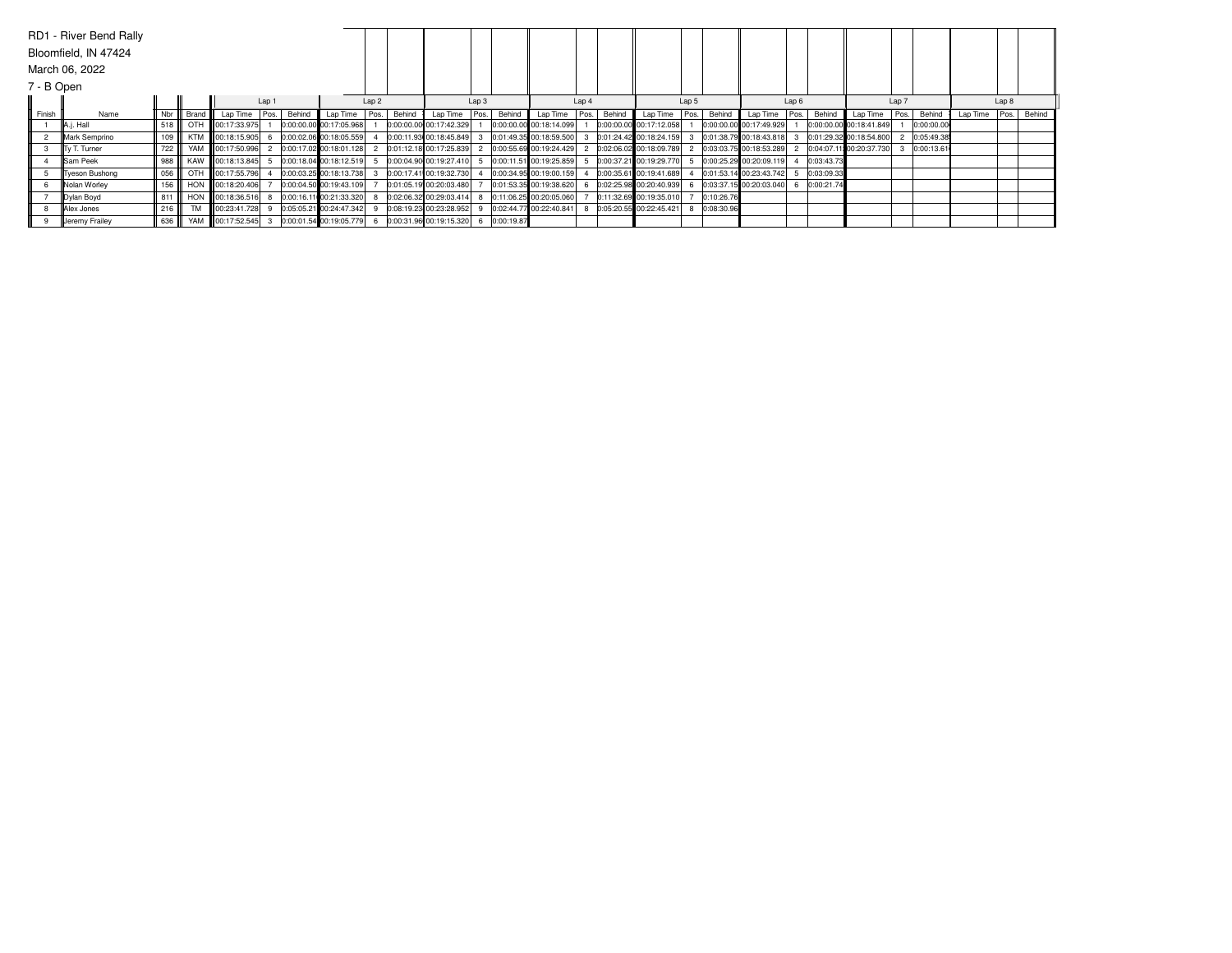|             | RD1 - River Bend Rally |     |            |                                              |       |        |                         |                  |            |                                       |       |        |                         |       |            |                         |       |            |                             |                  |            |                         |       |            |                 |                  |        |
|-------------|------------------------|-----|------------|----------------------------------------------|-------|--------|-------------------------|------------------|------------|---------------------------------------|-------|--------|-------------------------|-------|------------|-------------------------|-------|------------|-----------------------------|------------------|------------|-------------------------|-------|------------|-----------------|------------------|--------|
|             | Bloomfield, IN 47424   |     |            |                                              |       |        |                         |                  |            |                                       |       |        |                         |       |            |                         |       |            |                             |                  |            |                         |       |            |                 |                  |        |
|             | March 06, 2022         |     |            |                                              |       |        |                         |                  |            |                                       |       |        |                         |       |            |                         |       |            |                             |                  |            |                         |       |            |                 |                  |        |
| 8 - B Lites |                        |     |            |                                              |       |        |                         |                  |            |                                       |       |        |                         |       |            |                         |       |            |                             |                  |            |                         |       |            |                 |                  |        |
|             |                        |     |            |                                              | Lap 1 |        |                         | Lap <sub>2</sub> |            |                                       | Lap 3 |        |                         | Lap 4 |            |                         | Lap 5 |            |                             | Lap <sub>6</sub> |            |                         | Lap 7 |            |                 | Lap <sub>8</sub> |        |
| Finish      | Name                   | Nbr | Brand      | Lap Time                                     | Pos.  | Behind | Lap Time                | Pos.             | Behind     | Lap Time                              | Pos.  | Behind | Lap Time                | Pos.  | Behind     | Lap Time                | Pos.  | Behind     | Lap Time                    | Pos.             | Behind     | Lap Time                | Pos.  | Behind     | Lap Time   Pos. |                  | Behind |
|             | Carsyn Herald          | 022 |            | YAM 00:19:20.057                             |       |        | 0:00:04.46 00:19:04.069 |                  |            | 0:00:21.51 00:18:15.279               |       |        | 0:00:18.65 00:18:17.078 |       |            | 0:00:34.21 00:17:55.279 |       |            | 0:00:00.00 00:18:05.889     |                  |            | 0:00:00.00 00:20:31.400 |       | 0:00:00.00 |                 |                  |        |
|             | Chase Mundy            | 723 | <b>KTM</b> | 00:19:15.596                                 |       |        | 0:01:12.13 00:18:47.019 |                  |            | 0:00:44.35 00:20:23.520               |       |        | 0:01:46.73 00:20:03.570 |       |            | 0:02:35.60 00:20:14.910 |       |            | $0:02:12.50$ 00:19:04.939 2 |                  | 0:06:51.90 |                         |       |            |                 |                  |        |
|             | Ethan Major            | 212 | KAW        | 00:18:03.466                                 |       |        | 0:00:04.63 00:18:52.119 |                  |            | 0:00:19.27 00:19:25.169               |       |        | 0:00:25.40 00:19:33.350 |       |            | 0:00:57.62 00:20:38.010 |       |            | 0:03:40.35 00:21:47.820     |                  | 0:00:30.38 |                         |       |            |                 |                  |        |
|             | <b>Michael Dehart</b>  | 878 | YAM        | 00:19:51.697                                 |       |        | 0:00:07.41 00:20:45.710 |                  |            | 0:02:13.28 00:20:56.289               |       |        | 0:03:07.56 00:21:19.511 |       |            | 0:04:23.50 00:21:33.840 |       |            | 0:05:42.43 00:21:47.351     |                  | 0:07:54.46 |                         |       |            |                 |                  |        |
|             | Clayton Abrams         | 410 | OTH        | 00:19:44.287                                 |       |        | 0:00:12.61 00:21:31.310 |                  |            | 0:00:06.34 00:21:03.420               |       |        | 0:00:45.32 00:20:57.641 |       |            | 0:00:23.45 00:21:30.610 |       |            | 0:00:20.22 00:23:55.111     |                  | 0:02:27.98 |                         |       |            |                 |                  |        |
|             | Hunter Feltner         | 068 | <b>KTM</b> | 00:19:31.676                                 |       |        | 0:00:11.61 00:21:37.581 |                  |            | 0:00:31.85 00:22:53.821               |       |        | 0:01:44.06 00:23:00.461 |       |            | 0:03:46.88 00:24:52.242 |       | 0:07:08.51 |                             |                  |            |                         |       |            |                 |                  |        |
|             | <b>Nicholas Lowe</b>   | 138 |            | OTH 00:22:20.878                             |       |        | 0:02:29.18 00:23:19.031 |                  |            | 10 0:01:19.39 00:22:47.831            |       |        | 0:04:24.66 00:22:59.901 |       |            | 0:04:24.10 00:24:34.792 |       | 0:04:06.65 |                             |                  |            |                         |       |            |                 |                  |        |
|             | Colton Beavers         | 531 | KAW        | <b>00:17:58.836</b>                          |       |        | 0:00:10.57 00:19:19.429 |                  |            | 0:00:22.68 00:18:37.089               |       |        | 0:00:00.00 00:18:26.919 |       | 0:00:00.00 |                         |       |            |                             |                  |            |                         |       |            |                 |                  |        |
|             | <b>Jacob Rice</b>      | 466 | OTH        | 00:22:24.118 10 0:00:03.24 00:21:56.400      |       |        |                         |                  |            | 0:03:04.92 00:27:08.633               |       |        | 0:03:01.41 00:21:26.271 |       | 0:01:27.78 |                         |       |            |                             |                  |            |                         |       |            |                 |                  |        |
| 10          | Zack Starkey           | 177 |            | HON 100:27:02.050 11 0:04:37.93 00:27:46.314 |       |        |                         |                  |            | 0:09:08.45 00:24:37.932 10 0:07:57.14 |       |        |                         |       |            |                         |       |            |                             |                  |            |                         |       |            |                 |                  |        |
|             | Eddie Kelley Jr        | 223 |            | OTH 00:17:48.266                             |       |        | 0:00:00.00 00:18:48.049 |                  | 0:00:00.00 |                                       |       |        |                         |       |            |                         |       |            |                             |                  |            |                         |       |            |                 |                  |        |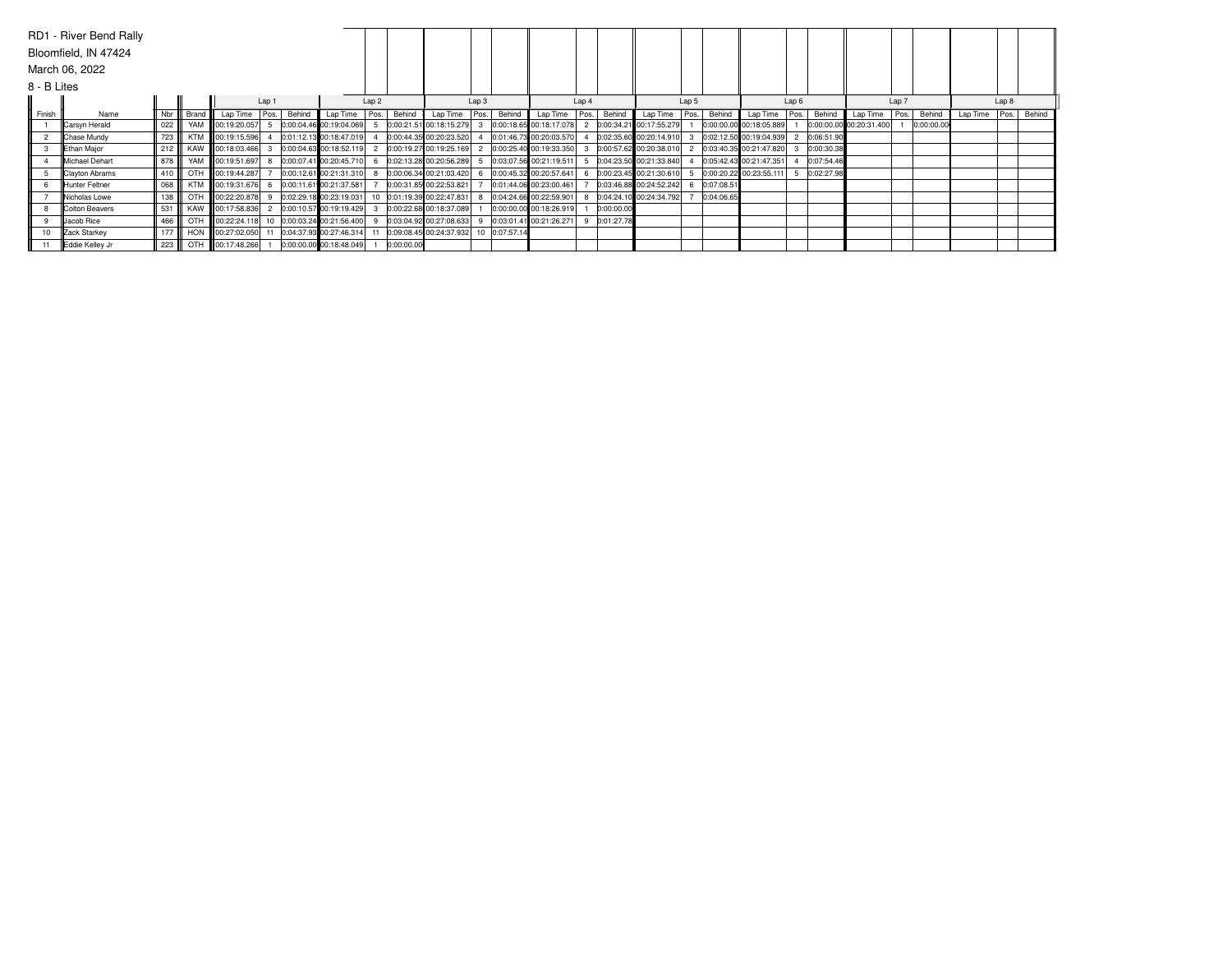|                    | RD1 - River Bend Rally |     |            |                   |       |            |                         |                  |            |                           |       |        |                         |       |        |                         |       |            |                           |                  |            |          |       |        |                 |       |        |
|--------------------|------------------------|-----|------------|-------------------|-------|------------|-------------------------|------------------|------------|---------------------------|-------|--------|-------------------------|-------|--------|-------------------------|-------|------------|---------------------------|------------------|------------|----------|-------|--------|-----------------|-------|--------|
|                    | Bloomfield, IN 47424   |     |            |                   |       |            |                         |                  |            |                           |       |        |                         |       |        |                         |       |            |                           |                  |            |          |       |        |                 |       |        |
|                    | March 06, 2022         |     |            |                   |       |            |                         |                  |            |                           |       |        |                         |       |        |                         |       |            |                           |                  |            |          |       |        |                 |       |        |
| $9 - B$ Vet $30 +$ |                        |     |            |                   |       |            |                         |                  |            |                           |       |        |                         |       |        |                         |       |            |                           |                  |            |          |       |        |                 |       |        |
|                    |                        |     |            |                   | Lap 1 |            |                         | Lap <sub>2</sub> |            |                           | Lap 3 |        |                         | Lap 4 |        |                         | Lap 5 |            |                           | Lap <sub>6</sub> |            |          | Lap 7 |        |                 | Lap 8 |        |
| Finish             | Name                   | Nbr | Brand      | Lap Time Pos.     |       | Behind     | Lap Time   Pos.         |                  | Behind     | Lap Time Pos.             |       | Behind | Lap Time Pos.           |       | Behind | Lap Time                | Pos.1 | Behind     | Lap Time Pos.             |                  | Behind     | Lap Time | Pos.  | Behind | Lap Time   Pos. |       | Behind |
|                    | . Wesbecher lii        | 956 | SUZ        | 00:19:03.297      |       |            | 0:00:07.88 00:18:58.219 |                  |            | 2 0:00:13.84 00:18:51.029 |       |        | 0:00:00.00 00:18:38.369 |       |        | 0:00:00.00 00:19:19.379 |       |            | 0:00:00.00 00:19:35.790   |                  | 0:00:00.00 |          |       |        |                 |       |        |
|                    | Ueff Henderson         | 974 |            | OTH 100:19:26.567 |       |            | 0:00:23.27 00:19:02.569 |                  |            | 0:00:27.62 00:19:22.879   |       |        | 0:00:28.41 00:19:03.000 |       |        | 0:01:24.10 00:19:18.439 |       |            | 0:01:23.16 00:20:14.210 2 |                  | 0:02:01.58 |          |       |        |                 |       |        |
|                    | Adam Maynard           | 268 | <b>KTM</b> | 00:18:44.206      |       |            | 0:00:00.00 00:19:03.469 |                  |            | 0:00:00.00 00:19:35.930   |       |        | 0:00:31.06 00:19:59.010 |       |        | 0:00:27.60 00:20:44.420 |       |            | 0:01:53.58 00:22:31.811   |                  | 0:04:11.18 |          |       |        |                 |       |        |
|                    | <b>IMike Meador</b>    | 187 |            | OTH 00:19:52.327  |       |            | 0:00:25.76 00:20:05.060 |                  |            | 0:01:28.25 00:20:51.350   |       |        | 0:02:56.72 00:19:57.329 |       |        | 0:03:23.45 00:20:00.920 |       |            | 0:02:39.95 00:19:58.530   |                  | 0:00:06.67 |          |       |        |                 |       |        |
|                    | <b>ISteve Harlow</b>   | 775 |            | YAM 00:18:55.417  |       |            | 0:00:11.21 00:21:34.120 |                  |            | 0:00:00.63 00:20:28.210   |       |        | 0:00:09.01 00:20:13.650 |       |        | 0:00:25.33 00:20:04.560 |       |            | 0:00:28.97 00:19:33.569   |                  | 0:00:04.01 |          |       |        |                 |       |        |
|                    | Dwain Jolliff          | 121 | OTH        | 00:20:12.027      |       |            | 0:00:14.10 00:20:16.880 |                  |            | 0:00:31.52 00:20:48.730   |       |        | 0:00:19.89 00:20:52.050 |       |        | 0:00:58.29 00:20:39.960 |       |            | 0:01:33.69 00:21:27.430 6 |                  | 0:03:27.55 |          |       |        |                 |       |        |
|                    | Josh Wilfong           | 608 | <b>KTM</b> | 00:23:08.819      |       |            | 0:02:56.79 00:24:10.631 |                  |            | 0:01:38.64 00:21:30.711   |       |        | 0:07:32.52 00:23:44.431 |       |        | 0:10:24.90 00:22:21.641 |       | 0:12:06.58 |                           |                  |            |          |       |        |                 |       |        |
|                    | Aaron Harbstreit       | 342 |            | OTH 00:19:57.927  |       |            | 0:00:05.60 00:25:42.883 |                  | 0:05:11.27 |                           |       |        |                         |       |        |                         |       |            |                           |                  |            |          |       |        |                 |       |        |
|                    | Garrett Hill           | 659 | <b>KTM</b> | 00:23:42.999      |       | 0:00:34.18 |                         |                  |            |                           |       |        |                         |       |        |                         |       |            |                           |                  |            |          |       |        |                 |       |        |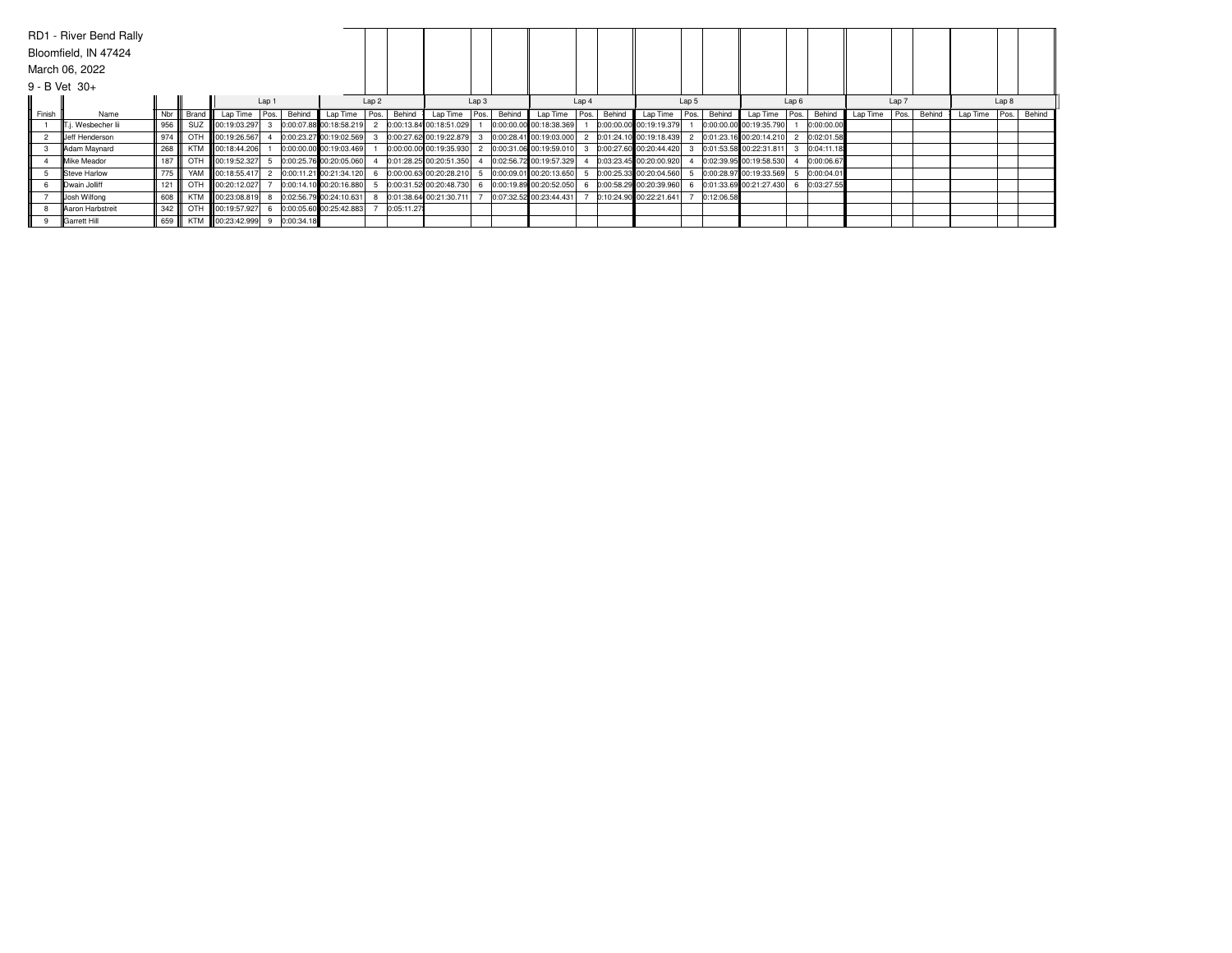|        | RD1 - River Bend Rally |     |            |                  |                  |        |                         |                  |        |                         |       |              |                         |       |        |                         |       |        |                         |                  |            |          |                  |        |                 |       |        |
|--------|------------------------|-----|------------|------------------|------------------|--------|-------------------------|------------------|--------|-------------------------|-------|--------------|-------------------------|-------|--------|-------------------------|-------|--------|-------------------------|------------------|------------|----------|------------------|--------|-----------------|-------|--------|
|        | Bloomfield, IN 47424   |     |            |                  |                  |        |                         |                  |        |                         |       |              |                         |       |        |                         |       |        |                         |                  |            |          |                  |        |                 |       |        |
|        | March 06, 2022         |     |            |                  |                  |        |                         |                  |        |                         |       |              |                         |       |        |                         |       |        |                         |                  |            |          |                  |        |                 |       |        |
|        | $9 - B$ Senior 40+     |     |            |                  |                  |        |                         |                  |        |                         |       |              |                         |       |        |                         |       |        |                         |                  |            |          |                  |        |                 |       |        |
|        |                        |     |            |                  | Lap <sub>1</sub> |        |                         | Lap <sub>2</sub> |        |                         | Lap 3 |              |                         | Lap 4 |        |                         | Lap 5 |        |                         | Lap <sub>6</sub> |            |          | Lap <sub>7</sub> |        |                 | Lap 8 |        |
| Finish | Name                   | Nbr | Brand III  | Lap Time Pos.    |                  | Behind | Lap Time   Pos.         |                  | Behind | Lap Time Pos. Behind    |       |              | Lap Time Pos.           |       | Behind | Lap Time   Pos.         |       | Behind | Lap Time   Pos.         |                  | Behind     | Lap Time | Pos.             | Behind | Lap Time   Pos. |       | Behind |
|        | <b>Jonah Kennard</b>   | 689 | <b>KTM</b> | 00:20:21.827     |                  |        | 0:00:12.91 00:20:30.630 |                  |        | 0:00:00.00 00:20:37.570 |       |              | 0:00:00.00 00:20:33.180 |       |        | 0:00:00.00 00:21:19.460 |       |        | 0:00:00.00 00:23:26.522 |                  | 0:00:00.00 |          |                  |        |                 |       |        |
|        | Derick Sanders Sr      | 279 |            | KTM 00:20:08.917 |                  |        | 0:00:00.00 00:22:38.621 |                  |        | 0:01:55.08 00:30:35.165 |       | 2 0:11:52.67 |                         |       |        |                         |       |        |                         |                  |            |          |                  |        |                 |       |        |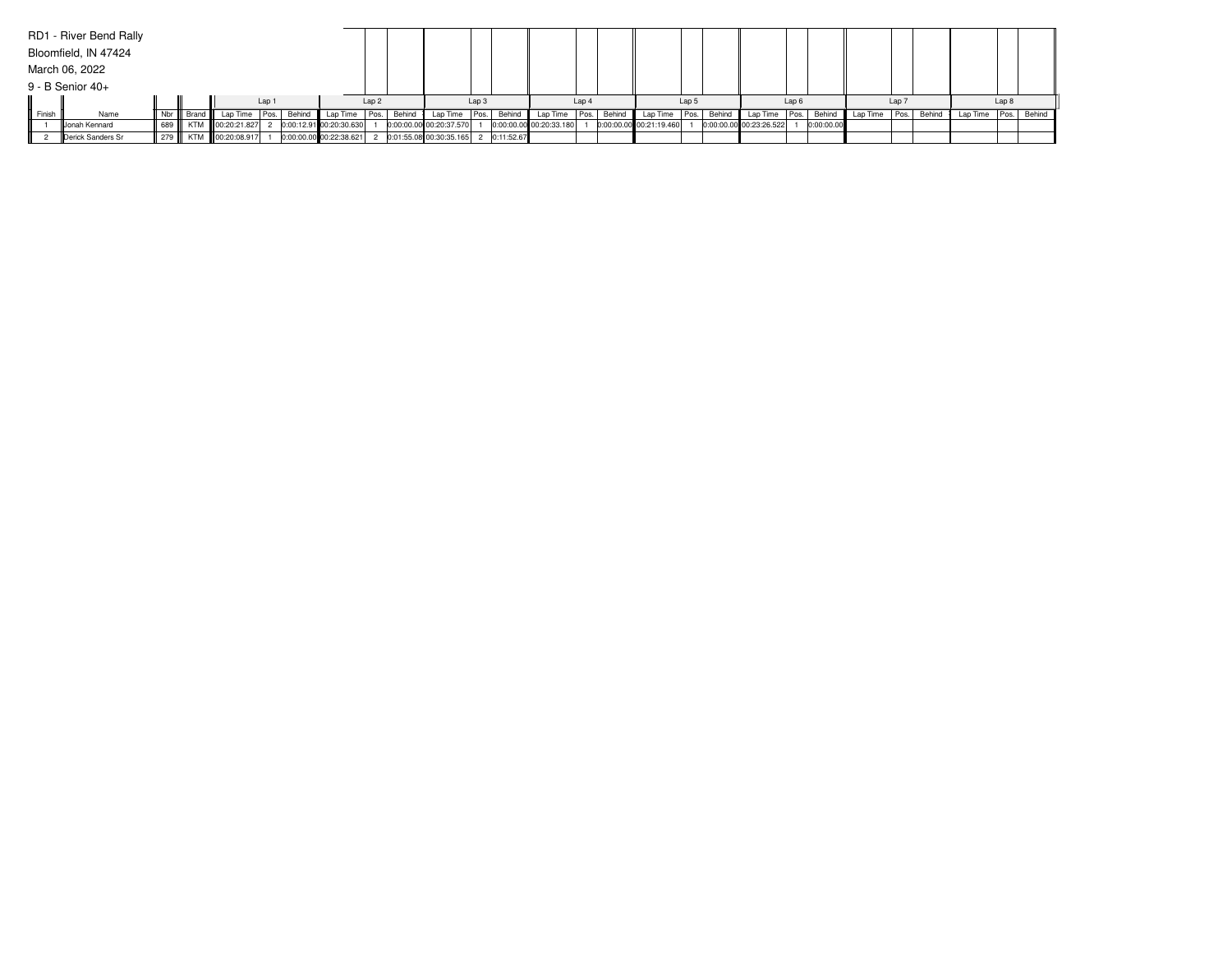|        | RD1 - River Bend Rally     |     |           |                   |                  |        |                         |                  |        |                         |                  |        |                         |       |        |                         |       |            |                         |                  |            |          |       |        |                 |       |        |
|--------|----------------------------|-----|-----------|-------------------|------------------|--------|-------------------------|------------------|--------|-------------------------|------------------|--------|-------------------------|-------|--------|-------------------------|-------|------------|-------------------------|------------------|------------|----------|-------|--------|-----------------|-------|--------|
|        | Bloomfield, IN 47424       |     |           |                   |                  |        |                         |                  |        |                         |                  |        |                         |       |        |                         |       |            |                         |                  |            |          |       |        |                 |       |        |
|        | March 06, 2022             |     |           |                   |                  |        |                         |                  |        |                         |                  |        |                         |       |        |                         |       |            |                         |                  |            |          |       |        |                 |       |        |
|        | 10 - A Super Senior $50 +$ |     |           |                   |                  |        |                         |                  |        |                         |                  |        |                         |       |        |                         |       |            |                         |                  |            |          |       |        |                 |       |        |
|        |                            |     |           |                   | Lap <sub>1</sub> |        |                         | Lap <sub>2</sub> |        |                         | Lap <sub>3</sub> |        |                         | Lap 4 |        |                         | Lap 5 |            |                         | Lap <sub>6</sub> |            |          | Lap 7 |        |                 | Lap 8 |        |
| Finish | Name                       | Nbr | Brand     | Lap Time   Pos.   |                  | Behind | Lap Time Pos.           |                  | Behind | Lap Time Pos.           |                  | Behind | Lap Time Pos.           |       | Behind | Lap Time   Pos.         |       | Behind     | Lap Time   Pos.         |                  | Behind     | Lap Time | Pos.  | Behind | Lap Time   Pos. |       | Behind |
|        | <b>IMark Jones</b>         | 071 | OTH       | 00:18:43.307      |                  |        | 0:00:00.00 00:19:09.379 |                  |        | 0:00:00.00 00:19:37.349 |                  |        | 0:00:00.00 00:18:15.709 |       |        | 0:00:00.00 00:19:31.360 |       |            | 0:00:00.00 00:19:00.219 |                  | 0:00:00.00 |          |       |        |                 |       |        |
|        | <b>Chad Buckthal</b>       | 069 | <b>TM</b> | 100:19:31.547     |                  |        | 0:00:30.55 00:18:57.329 |                  |        | 0:00:36.19 00:19:03.339 |                  |        | 0:00:02.18 00:19:00.580 |       |        | 0:00:47.05 00:19:08.099 |       |            | 0:00:23.79 00:19:15.449 |                  | 0:00:39.02 |          |       |        |                 |       |        |
|        | <b>Brett Chitwood</b>      | 222 |           | KTM 100:19:45.207 |                  |        | 0:00:13.66 00:19:54.190 |                  |        | 0:00:41.09 00:20:29.380 |                  |        | 0:00:40.59 00:19:46.849 |       |        | 0:00:10.27 00:18:50.409 |       |            | 0:03:05.14 00:19:14.420 |                  | 0:03:04.11 |          |       |        |                 |       |        |
|        | <b>Rob Surface</b>         | 006 |           | KTM 100:19:00.997 |                  |        | 0:00:17.69 00:19:57.310 |                  |        | 0:00:29.43 00:20:29.880 |                  |        | 0:01:55.97 00:20:17.169 |       |        | 0:03:12.56 00:19:50.790 |       |            | 0:00:50.11 00:20:11.350 |                  | 0:01:47.04 |          |       |        |                 |       |        |
|        | <b>IMike Bruce</b>         | 037 |           | KTM 100:21:17.098 |                  |        | 0:00:59.87 00:20:41.820 |                  |        | 0:00:44.83 00:21:24.751 |                  |        | 0:00:06.06 00:21:50.490 |       |        | 0:05:18.53 00:21:40.201 |       |            | 0:00:26.23 00:23:13.411 |                  | 0:10:20.27 |          |       |        |                 |       |        |
|        | <b>Eric Voight</b>         | 562 |           | YAM 100:20:17.228 |                  |        | 0:00:32.02 00:20:56.860 |                  |        | 0:01:34.69 00:22:03.521 |                  |        | 0:03:08.83 00:22:08.070 |       |        | 0:00:11.52 00:21:02.450 |       | 0:06:51.98 |                         |                  |            |          |       |        |                 |       |        |
|        | Joe Kerr                   | 088 |           | KAW 00:22:17.418  |                  |        | 0:01:00.32 00:21:30.941 |                  |        | 0:01:49.44 00:21:51.030 |                  |        | 0:02:15.72 00:21:26.611 |       |        | 0:01:40.32 00:22:48.601 |       | 0:03:00.24 |                         |                  |            |          |       |        |                 |       |        |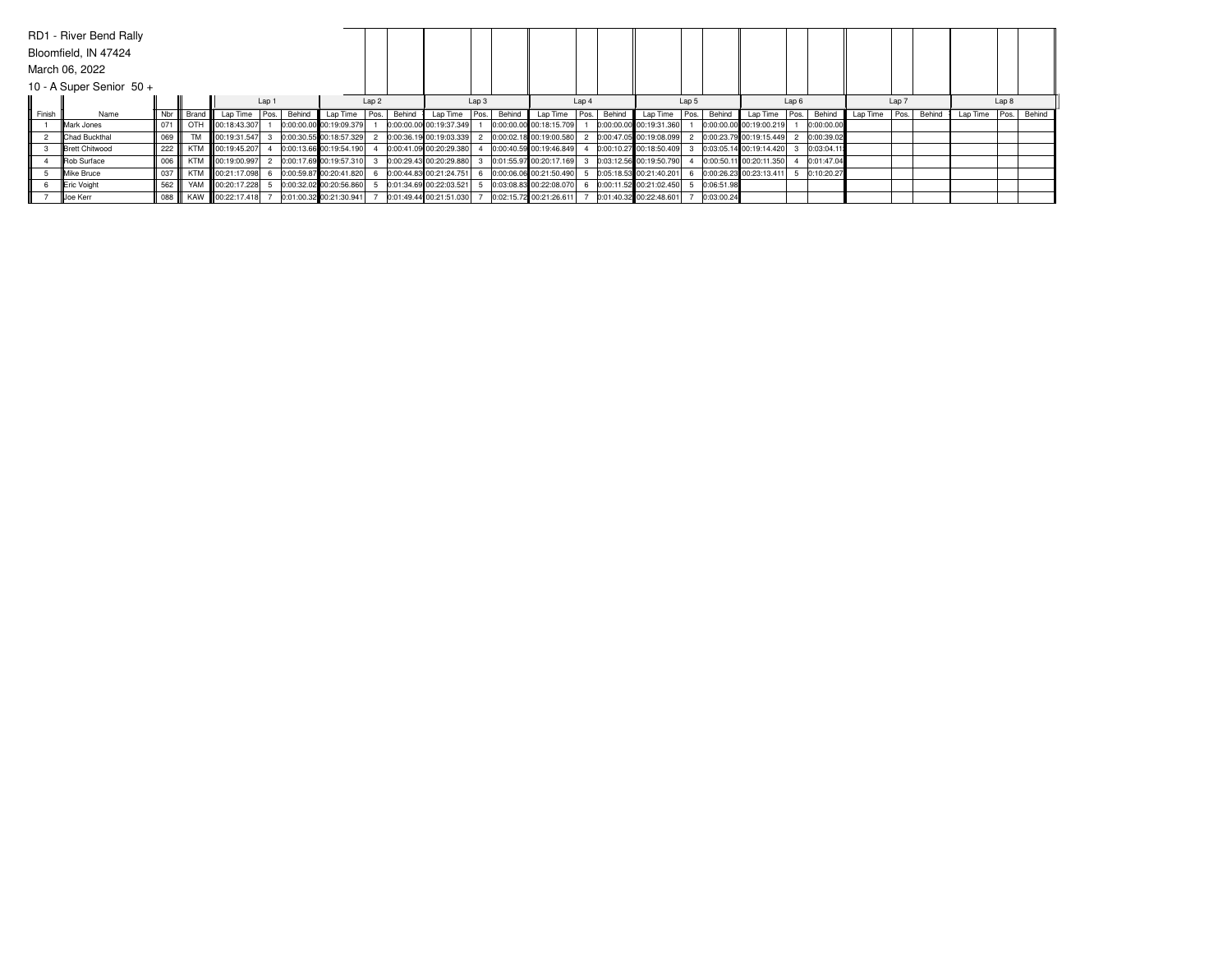|        | RD1 - River Bend Rally  |     |           |                   |                  |        |                         |                  |            |                         |       |        |                         |       |            |                         |       |            |                         |                  |            |          |       |        |                 |      |        |
|--------|-------------------------|-----|-----------|-------------------|------------------|--------|-------------------------|------------------|------------|-------------------------|-------|--------|-------------------------|-------|------------|-------------------------|-------|------------|-------------------------|------------------|------------|----------|-------|--------|-----------------|------|--------|
|        | Bloomfield, IN 47424    |     |           |                   |                  |        |                         |                  |            |                         |       |        |                         |       |            |                         |       |            |                         |                  |            |          |       |        |                 |      |        |
|        | March 06, 2022          |     |           |                   |                  |        |                         |                  |            |                         |       |        |                         |       |            |                         |       |            |                         |                  |            |          |       |        |                 |      |        |
|        | 10 - B Super Senior 50+ |     |           |                   |                  |        |                         |                  |            |                         |       |        |                         |       |            |                         |       |            |                         |                  |            |          |       |        |                 |      |        |
|        |                         |     |           |                   | Lap <sub>1</sub> |        |                         | Lap <sub>2</sub> |            |                         | Lap 3 |        |                         | Lap 4 |            |                         | Lap 5 |            |                         | Lap <sub>6</sub> |            |          | Lap 7 |        |                 | Lap8 |        |
| Finish | Name                    | Nbr | Brand III | Lap Time Pos.     |                  | Behind | Lap Time Pos.           |                  | Behind     | Lap Time                | Pos.  | Behind | Lap Time Pos.           |       | Behind     | Lap Time   Pos.         |       | Behind     | Lap Time   Pos.         |                  | Behind     | Lap Time | Pos.  | Behind | Lap Time   Pos. |      | Behind |
|        | <b>Brad Stefancik</b>   | 082 | <b>TM</b> | 00:20:20.747      |                  |        | 0:00:00.00 00:19:34.220 |                  |            | 0:00:00.00 00:20:26.340 |       |        | 0:00:00.00 00:20:48.780 |       |            | 0:00:00.00 00:21:03.850 |       |            | 0:00:00.00 00:20:41.240 |                  | 0:00:00.00 |          |       |        |                 |      |        |
|        | Craig Voight            | 344 |           | YAM 100:21:23.718 |                  |        | 0:01:02.97 00:20:51.450 |                  |            | 0:02:20.20 00:23:35.481 |       |        | 0:05:29.34 00:23:53.322 |       |            | 0:08:33.88 00:23:35.612 |       | 0:11:05.64 |                         |                  |            |          |       |        |                 |      |        |
|        | <b>IPhil Williams</b>   | 760 |           | KTM 100:23:36.489 |                  |        | 0:00:42.27 00:21:58.451 |                  |            | 0:00:00.78 00:22:35.221 |       |        | 0:02:19.51 00:23:42.331 |       |            | 0:01:57.22 00:25:16.902 |       | 0:03:49.81 |                         |                  |            |          |       |        |                 |      |        |
|        | <b>Bryan Black</b>      | 149 |           | YAM 00:22:26.729  |                  |        | 0:00:05.96 00:21:37.340 |                  |            | 0:01:48.90 00:24:18.372 |       |        | 0:00:12.28 00:21:32.830 |       |            | 0:00:11.30 00:39:42.680 |       | 0:12:28.55 |                         |                  |            |          |       |        |                 |      |        |
|        | Greg Chappell           | 967 |           | OTH 00:22:20.769  |                  |        | 0:00:57.05 00:23:13.391 |                  |            | 0:01:30.09 00:24:45.072 |       |        | 0:01:56.79 00:25:55.933 |       | 0:04:22.67 |                         |       |            |                         |                  |            |          |       |        |                 |      |        |
|        | Jerry Wilson            | 119 |           | OTH 00:22:54.219  |                  |        | 0:00:27.49 00:24:56.272 |                  | 0:02:15.55 |                         |       |        |                         |       |            |                         |       |            |                         |                  |            |          |       |        |                 |      |        |